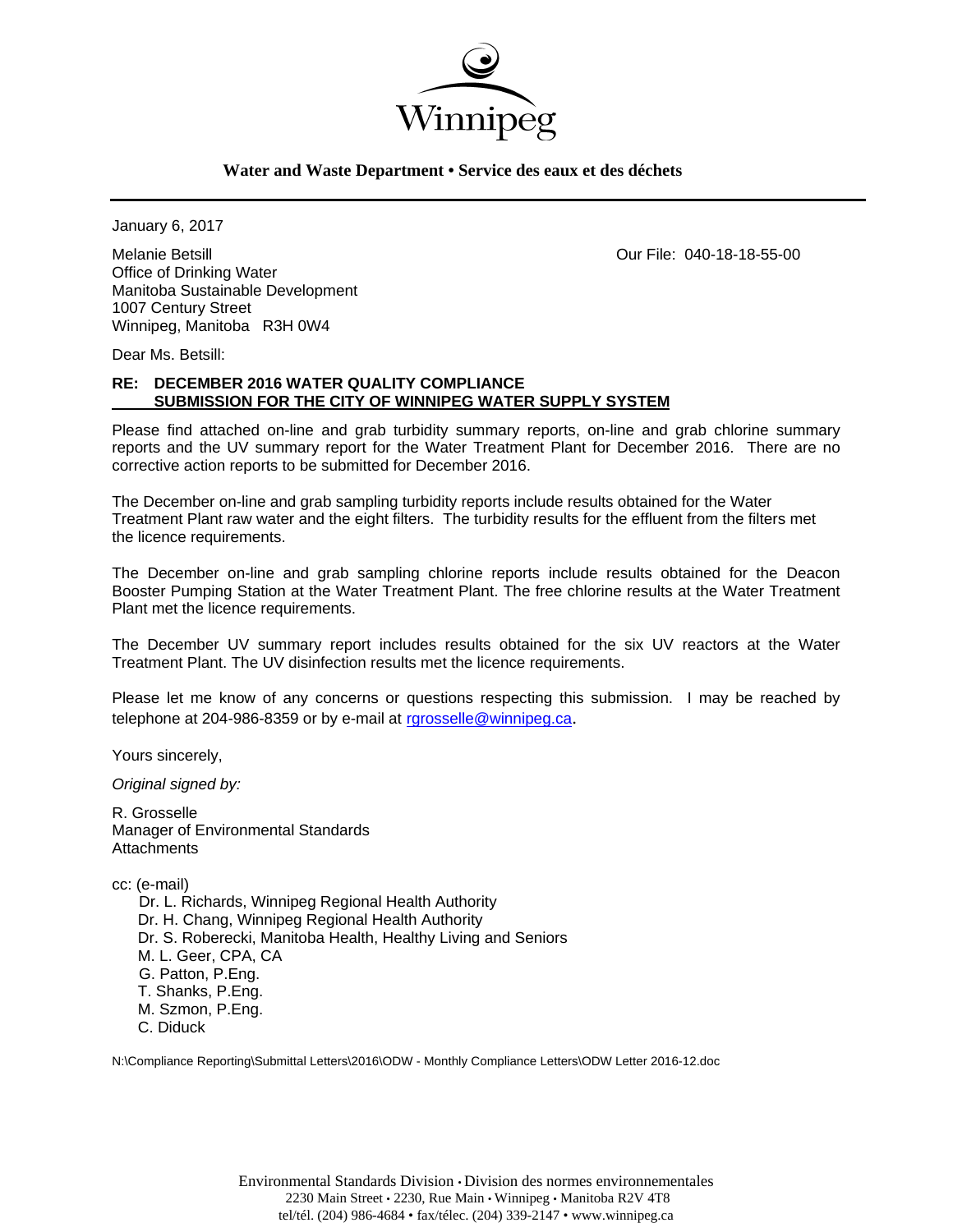

# **CITY OF WINNIPEG**

## WATER AND WASTE DEPARTMENT

WATER SERVICES

#### Water System Code: **252.00** Licence Number: **PWS-09-412-01**

|  |  |  |  | WATER TREATMENT PLANT TURBIDITY ON-LINE MONITORING REPORT |  |
|--|--|--|--|-----------------------------------------------------------|--|
|--|--|--|--|-----------------------------------------------------------|--|

|                                                                                                                                                                                                   | December 2016 Turbidity (NTU) |           |                       |                                 |           |                                 |      |                                   |      |                                   |           |                                   |      |                                   |      |                                   |
|---------------------------------------------------------------------------------------------------------------------------------------------------------------------------------------------------|-------------------------------|-----------|-----------------------|---------------------------------|-----------|---------------------------------|------|-----------------------------------|------|-----------------------------------|-----------|-----------------------------------|------|-----------------------------------|------|-----------------------------------|
|                                                                                                                                                                                                   | Raw                           | Filter #1 |                       | Filter #2                       | Filter #3 |                                 |      | Filter #4                         |      | Filter #5                         | Filter #6 |                                   |      | Filter #7                         |      | Filter #8                         |
| Date                                                                                                                                                                                              | Avg                           | Avg       | Max<br>Avg            | Max                             | Avg       | Max                             | Avg  | Max                               | Avg  | Max                               | Avg       | Max                               | Avg  | Max                               | Avg  | Max                               |
| 1/12/2016                                                                                                                                                                                         | 0.98                          | 0.01      | 0.05<br>0.02          | 0.07                            | OL        | OL                              | 0.01 | 0.05                              | 0.01 | 0.05                              | 0.02      | 0.09                              | 0.01 | 0.06                              | 0.00 | 0.01                              |
| 2/12/2016                                                                                                                                                                                         | 0.93                          | 0.03      | 0.09<br>0.04          | 0.11                            | <b>OL</b> | <b>OL</b>                       | 0.02 | 0.03                              | 0.03 | 0.07                              | 0.04      | 0.06                              | 0.03 | 0.09                              | 0.01 | 0.03                              |
| 3/12/2016                                                                                                                                                                                         | 0.89                          | 0.04      | 0.10<br>0.05          | 0.12                            | OL        | OL                              | 0.03 | 0.10                              | 0.03 | 0.09                              | 0.04      | 0.12                              | 0.03 | 0.10                              | 0.01 | 0.01                              |
| 4/12/2016                                                                                                                                                                                         | 0.88                          | 0.03      | 0.09<br>0.04          | 0.06                            | OL        | <b>OL</b>                       | 0.02 | 0.09                              | 0.03 | 0.08                              | 0.04      | 0.12                              | 0.03 | 0.07                              | 0.01 | 0.04                              |
| 5/12/2016                                                                                                                                                                                         | 0.89                          | 0.05      | 0.06<br>0.06          | 0.11                            | OL        | OL                              | 0.03 | 0.10                              | 0.03 | 0.06                              | 0.04      | 0.13                              | 0.04 | 0.10                              | 0.01 | 0.05                              |
| 6/12/2016                                                                                                                                                                                         | 0.89                          | 0.03      | 0.12<br>0.02          | 0.06                            | 0.02      | 0.15                            | 0.03 | 0.05                              | 0.03 | 0.10                              | 0.05      | 0.07                              | 0.03 | 0.11                              | 0.01 | 0.05                              |
| 7/12/2016                                                                                                                                                                                         | 0.89                          | 0.02      | 0.05<br><b>OL</b>     | OL                              | 0.00      | 0.07                            | 0.02 | 0.08                              | 0.03 | 0.09                              | 0.04      | 0.11                              | 0.03 | 0.05                              | 0.01 | 0.01                              |
| 8/12/2016                                                                                                                                                                                         | 0.91                          | 0.04      | 0.09<br><b>OL</b>     | <b>OL</b>                       | 0.00      | 0.00                            | 0.02 | 0.07                              | 0.03 | 0.05                              | 0.03      | 0.11                              | 0.03 | 0.09                              | 0.01 | 0.03                              |
| 9/12/2016                                                                                                                                                                                         | 0.87                          | 0.04      | 0.11<br>OL            | OL                              | 0.00      | 0.07                            | 0.02 | 0.09                              | 0.04 | 0.08                              | 0.04      | 0.06                              | 0.03 | 0.10                              | 0.01 | 0.05                              |
| 10/12/2016                                                                                                                                                                                        | 0.86                          | 0.03      | 0.10<br><b>OL</b>     | <b>OL</b>                       | 0.00      | 0.07                            | 0.03 | 0.08                              | 0.03 | 0.08                              | 0.04      | 0.11                              | 0.03 | 0.07                              | 0.01 | 0.01                              |
| 11/12/2016                                                                                                                                                                                        | 0.87                          | 0.04      | 0.05<br>OL            | OL                              | 0.01      | 0.09                            | 0.03 | 0.12                              | 0.02 | 0.07                              | 0.02      | 0.07                              | 0.02 | 0.04                              | 0.01 | 0.01                              |
| 12/12/2016                                                                                                                                                                                        | 0.85                          | 0.06      | 0.13<br><b>OL</b>     | OL                              | 0.00      | 0.01                            | 0.04 | 0.14                              | 0.03 | 0.07                              | 0.01      | 0.07                              | 0.02 | 0.06                              | 0.01 | 0.01                              |
| 13/12/2016                                                                                                                                                                                        | 0.82                          | 0.05      | 0.16<br><b>OL</b>     | OL                              | 0.01      | 0.12                            | 0.04 | 0.09                              | 0.02 | 0.11                              | 0.02      | 0.04                              | 0.01 | 0.05                              | 0.01 | 0.01                              |
| 14/12/2016                                                                                                                                                                                        | 0.83                          | 0.04      | <b>OL</b><br>0.12     | <b>OL</b>                       | 0.00      | 0.09                            | 0.04 | 0.11                              | 0.03 | 0.07                              | 0.02      | 0.07                              | 0.01 | 0.03                              | 0.01 | 0.01                              |
| 15/12/2016                                                                                                                                                                                        | 0.82                          | 0.05      | 0.08<br>OL            | OL                              | 0.00      | 0.09                            | 0.03 | 0.13                              | 0.02 | 0.09                              | 0.03      | 0.07                              | 0.02 | 0.06                              | 0.01 | 0.01                              |
| 16/12/2016                                                                                                                                                                                        | 0.82                          | 0.04      | 0.11<br><b>OL</b>     | OL                              | 0.00      | 0.00                            | 0.02 | 0.11                              | 0.04 | 0.09                              | 0.04      | 0.15                              | 0.04 | 0.12                              | 0.01 | 0.05                              |
| 17/12/2016                                                                                                                                                                                        | 0.81                          | 0.02      | 0.07<br>0.05          | 0.15                            | 0.00      | 0.10                            | 0.02 | 0.06                              | 0.02 | 0.07                              | 0.04      | 0.09                              | 0.02 | 0.10                              | 0.00 | 0.03                              |
| 18/12/2016                                                                                                                                                                                        | 0.81                          | 0.01      | 0.04<br>0.01          | 0.12                            | 0.00      | 0.01                            | 0.01 | 0.06                              | 0.01 | 0.04                              | 0.01      | 0.06                              | 0.01 | 0.03                              | 0.01 | 0.03                              |
| 19/12/2016                                                                                                                                                                                        | 0.81                          | 0.01      | 0.04<br>0.04          | 0.08                            | 0.00      | 0.00                            | 0.01 | 0.05                              | 0.01 | 0.03                              | 0.01      | 0.07                              | 0.01 | 0.05                              | 0.00 | 0.01                              |
| 20/12/2016                                                                                                                                                                                        | 0.80                          | 0.01      | 0.06<br>0.06          | 0.11                            | 0.00      | 0.04                            | 0.01 | 0.02                              | 0.01 | 0.05                              | 0.02      | 0.04                              | 0.01 | 0.07                              | 0.00 | 0.01                              |
| 21/12/2016                                                                                                                                                                                        | 0.78                          | 0.01      | 0.03<br>0.04          | 0.11                            | 0.00      | 0.03                            | 0.01 | 0.05                              | 0.01 | 0.04                              | 0.02      | 0.10                              | 0.02 | 0.04                              | 0.01 | 0.03                              |
| 22/12/2016                                                                                                                                                                                        | 0.76                          | 0.01      | 0.05<br>0.04          | 0.06                            | 0.00      | 0.00                            | 0.01 | 0.05                              | 0.02 | 0.05                              | 0.01      | 0.06                              | 0.01 | 0.07                              | 0.00 | 0.03                              |
| 23/12/2016                                                                                                                                                                                        | 0.76                          | 0.01      | 0.04<br>0.05          | 0.09                            | 0.00      | 0.00                            | 0.02 | 0.02                              | 0.00 | 0.02                              | 0.01      | 0.06                              | 0.00 | 0.05                              | 0.01 | 0.01                              |
| 24/12/2016                                                                                                                                                                                        | 0.75                          | 0.01      | 0.04<br>0.02          | 0.10                            | 0.00      | 0.01                            | 0.01 | 0.02                              | 0.00 | 0.02                              | 0.00      | 0.02                              | 0.01 | 0.01                              | 0.01 | 0.01                              |
| 25/12/2016                                                                                                                                                                                        | 0.74                          | 0.01      | 0.03<br>0.05          | 0.22                            | 0.00      | 0.00                            | 0.01 | 0.03                              | 0.01 | 0.03                              | 0.01      | 0.03                              | 0.00 | 0.03                              | 0.00 | 0.01                              |
| 26/12/2016                                                                                                                                                                                        | 0.74                          | 0.01      | 0.03<br>0.05          | 0.08                            | 0.00      | 0.02                            | 0.01 | 0.02                              | 0.00 | 0.02                              | 0.01      | 0.01                              | 0.00 | 0.02                              | 0.00 | 0.01                              |
| 27/12/2016                                                                                                                                                                                        | 0.72                          | 0.01      | 0.02<br>0.04          | 0.08                            | 0.00      | 0.00                            | 0.01 | 0.02                              | 0.00 | 0.02                              | 0.00      | 0.02                              | 0.01 | 0.01                              | 0.01 | 0.01                              |
| 28/12/2016                                                                                                                                                                                        | 0.71                          | 0.01      | 0.03<br>0.04          | 0.07                            | 0.00      | 0.00                            | 0.01 | 0.02                              | 0.01 | 0.02                              | 0.00      | 0.03                              | 0.00 | 0.02                              | 0.00 | 0.01                              |
| 29/12/2016                                                                                                                                                                                        | 0.69                          | 0.01      | 0.05<br>0.05          | 0.08                            | 0.00      | 0.00                            | 0.02 | 0.02                              | 0.01 | 0.03                              | 0.01      | 0.01                              | 0.01 | 0.04                              | 0.00 | 0.01                              |
| 30/12/2016                                                                                                                                                                                        | 0.68                          | 0.01      | 0.03<br>0.04          | 0.10                            | 0.00      | 0.01                            | 0.01 | 0.05                              | 0.01 | 0.02                              | 0.01      | 0.05                              | 0.01 | 0.03                              | 0.01 | 0.01                              |
| 31/12/2016                                                                                                                                                                                        | 0.67                          | 0.02      | 0.04<br>0.05          | 0.07                            | 0.00      | 0.00                            | 0.01 | 0.05                              | 0.01 | 0.05                              | 0.01      | 0.01                              | 0.01 | 0.05                              | 0.00 | 0.01                              |
| Total Number of Measurements Taken, A:<br>Turbidity Standard for Monitoring Location (NTU):<br>Number of Measurements Meeting Standard, B:<br>Compliance with Turbidity Standard, C = B/A X 100%: |                               | 100.000%  | 14974<br>0.3<br>14974 | 7629<br>0.3<br>7629<br>100.000% |           | 6302<br>0.3<br>6302<br>100.000% |      | 11443<br>0.3<br>11443<br>100.000% |      | 15759<br>0.3<br>15759<br>100.000% |           | 15544<br>0.3<br>15544<br>100.000% |      | 13904<br>0.3<br>13904<br>100.000% |      | 15149<br>0.3<br>15149<br>100.000% |

Note: OL - Off line

**Submitted By (Print):** D. Minor

File Path: N:\Water Treatment Branch\Administration\Reports\Regulatory Submissions\Turbidity\2016\12-December

Signature: Original signed by D. Minor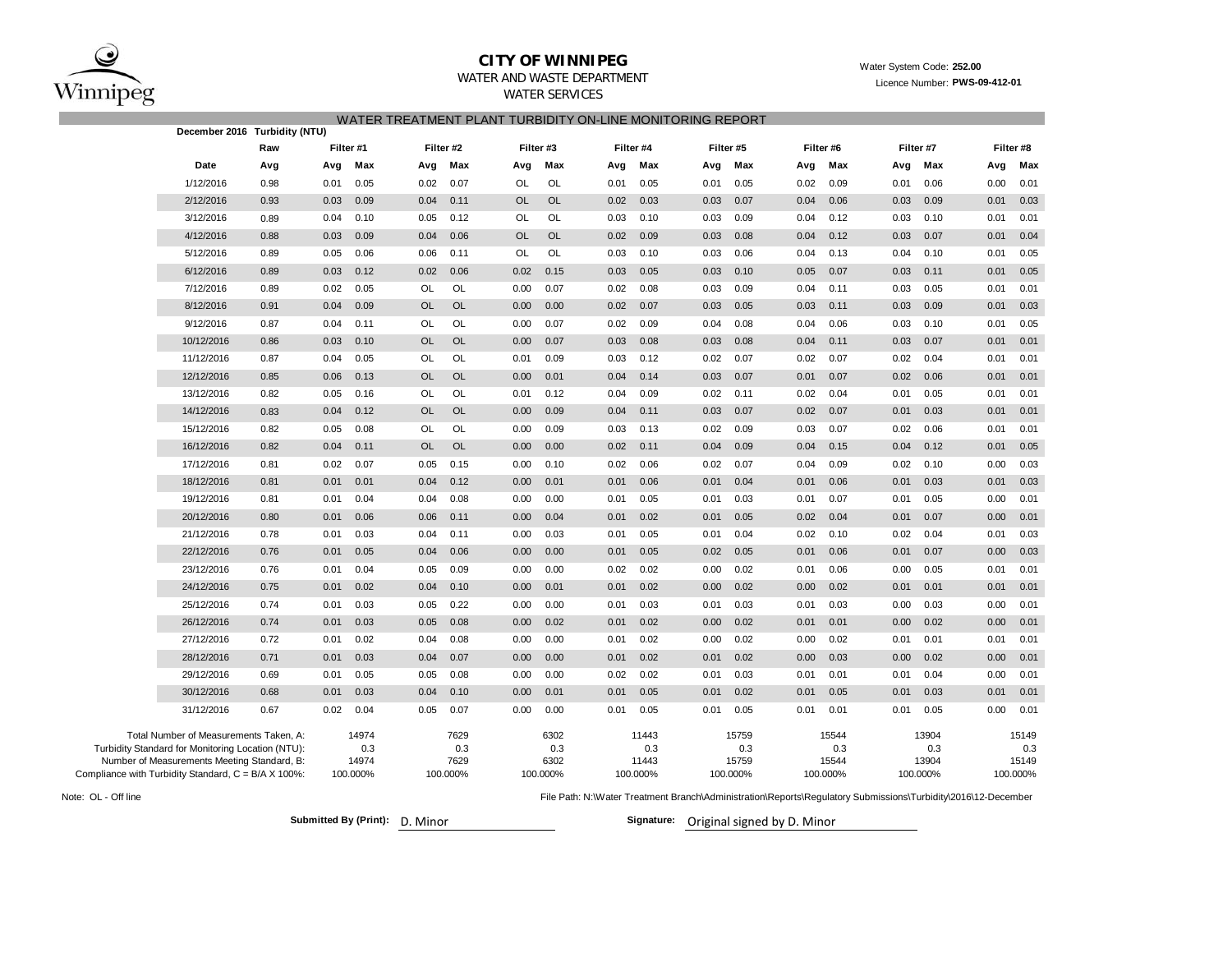

#### CITY OF WINNIPEG WATER AND WASTE DEPARTMENT ENVIRONMENTAL STANDARDS DIVISION

### **WATER TREATMENT PLANT TURBIDITY GRAB MONITORING REPORT**

| Water System Code: 252.00                          |           |                  |           |           |           |                     |           |                     |           | <b>Turbidity (NTU)</b> |           |           |           |                     |           |                     |           |           |
|----------------------------------------------------|-----------|------------------|-----------|-----------|-----------|---------------------|-----------|---------------------|-----------|------------------------|-----------|-----------|-----------|---------------------|-----------|---------------------|-----------|-----------|
| Licence No. PWS-09-412-01                          |           |                  |           |           |           |                     |           |                     |           |                        |           |           |           |                     |           |                     |           |           |
| <b>Date</b>                                        |           | <b>Raw Water</b> |           | Filter 1  |           | Filter <sub>2</sub> |           | Filter <sub>3</sub> |           | Filter 4               |           | Filter 5  |           | Filter <sub>6</sub> |           | Filter <sub>7</sub> |           | Filter 8  |
|                                                    | Grab      | Analyser         | Grab      | Analyser  | Grab      | Analyser            | Grab      | Analyser            | Grab      | Analyser               | Grab      | Analyser  | Grab      | Analyser            | Grab      | Analyser            | Grab      | Analyser  |
| 01-Dec-2016                                        | 0.82      | 0.98             | 0.08      | < 0.02    | 0.10      | 0.03                | <b>OL</b> | <b>OL</b>           | 0.09      | < 0.02                 | 0.07      | < 0.02    | 0.07      | < 0.02              | 0.08      | 0.02                | <b>OL</b> | OL        |
| 02-Dec-2016                                        | 0.76      | 0.90             | 0.13      | 0.05      | 0.14      | 0.07                | <b>OL</b> | <b>OL</b>           | 0.12      | < 0.02                 | 0.12      | 0.04      | 0.11      | 0.04                | 0.09      | 0.02                | 0.09      | <0.02     |
| 03-Dec-2016                                        | <b>NS</b> | <b>NS</b>        | <b>NS</b> | <b>NS</b> | <b>NS</b> | <b>NS</b>           | <b>OL</b> | OL                  | <b>NS</b> | <b>NS</b>              | <b>NS</b> | <b>NS</b> | <b>NS</b> | <b>NS</b>           | <b>NS</b> | <b>NS</b>           | <b>NS</b> | <b>NS</b> |
| 04-Dec-2016                                        | <b>NS</b> | <b>NS</b>        | <b>NS</b> | <b>NS</b> | <b>NS</b> | <b>NS</b>           | OL        | OL                  | <b>NS</b> | <b>NS</b>              | <b>NS</b> | <b>NS</b> | <b>NS</b> | <b>NS</b>           | <b>NS</b> | <b>NS</b>           | <b>NS</b> | <b>NS</b> |
| 05-Dec-2016                                        | 0.87      | 0.86             | 0.14      | 0.04      | 0.13      | 0.07                | <b>OL</b> | <b>OL</b>           | 0.12      | < 0.02                 | 0.10      | 0.03      | 0.10      | 0.04                | 0.14      | 0.06                | 0.12      | 0.02      |
| 06-Dec-2016                                        | 0.87      | 0.86             | 0.14      | 0.05      | 0.10      | 0.05                | 0.15      | 0.02                | 0.12      | 0.02                   | 0.14      | 0.06      | 0.11      | 0.04                | 0.10      | 0.02                | 0.10      | <0.02     |
| 07-Dec-2016                                        | 0.87      | 0.87             | 0.09      | < 0.02    | OL        | OL                  | 0.14      | < 0.02              | 0.10      | < 0.02                 | 0.08      | 0.02      | 0.13      | 0.06                | 0.09      | 0.02                | 0.10      | <0.02     |
| 08-Dec-2016                                        | 0.82      | 0.87             | 0.11      | 0.03      | OL        | OL                  | 0.11      | < 0.02              | 0.09      | < 0.02                 | 0.09      | 0.02      | 0.09      | 0.02                | 0.11      | 0.04                | 0.10      | <0.02     |
| 09-Dec-2016                                        | 0.84      | 0.86             | 0.13      | 0.05      | OL        | OL                  | 0.12      | < 0.02              | 0.12      | 0.02                   | 0.13      | 0.06      | 0.13      | 0.04                | 0.10      | 0.02                | 0.11      | <0.02     |
| 10-Dec-2016                                        | <b>NS</b> | <b>NS</b>        | <b>NS</b> | <b>NS</b> | OL        | OL                  | <b>NS</b> | <b>NS</b>           | <b>NS</b> | <b>NS</b>              | <b>NS</b> | <b>NS</b> | <b>NS</b> | <b>NS</b>           | <b>NS</b> | <b>NS</b>           | NS        | <b>NS</b> |
| 11-Dec-2016                                        | <b>NS</b> | <b>NS</b>        | <b>NS</b> | <b>NS</b> | <b>OL</b> | <b>OL</b>           | <b>NS</b> | <b>NS</b>           | <b>NS</b> | <b>NS</b>              | <b>NS</b> | <b>NS</b> | <b>NS</b> | <b>NS</b>           | <b>NS</b> | <b>NS</b>           | <b>NS</b> | <b>NS</b> |
| 12-Dec-2016                                        | 0.82      | 0.84             | 0.13      | 0.05      | OL        | OL                  | 0.14      | < 0.02              | 0.12      | 0.02                   | 0.07      | < 0.02    | 0.06      | <0.02               | 0.08      | 0.02                | 0.07      | <0.02     |
| 13-Dec-2016                                        | 0.83      | 0.82             | 0.14      | 0.05      | OL        | <b>OL</b>           | 0.20      | 0.06                | 0.18      | 0.06                   | 0.19      | 0.09      | 0.09      | 0.02                | 0.07      | 0.02                | 0.09      | <0.02     |
| 14-Dec-2016                                        | 0.66      | 0.84             | 0.10      | 0.02      | OL        | OL                  | 0.14      | < 0.02              | 0.13      | 0.03                   | 0.08      | 0.02      | 0.09      | 0.03                | 0.06      | <0.02               | 0.06      | <0.02     |
| 15-Dec-2016                                        | 0.67      | 0.81             | 0.12      | 0.04      | OL        | OL                  | 0.12      | < 0.02              | 0.17      | 0.05                   | 0.09      | 0.02      | 0.07      | <0.02               | 0.07      | <0.02               | 0.07      | <0.02     |
| 16-Dec-2016                                        | 0.71      | 0.82             | 0.10      | 0.03      | OL        | OL                  | 0.10      | < 0.02              | 0.09      | < 0.02                 | 0.10      | 0.03      | 0.10      | 0.03                | 0.12      | 0.05                | 0.08      | <0.02     |
| 17-Dec-2016                                        | <b>NS</b> | <b>NS</b>        | <b>NS</b> | <b>NS</b> | 0.14      | 0.14                | <b>NS</b> | <b>NS</b>           | <b>NS</b> | <b>NS</b>              | <b>NS</b> | <b>NS</b> | <b>NS</b> | <b>NS</b>           | <b>NS</b> | <b>NS</b>           | <b>NS</b> | <b>NS</b> |
| 18-Dec-2016                                        | <b>NS</b> | <b>NS</b>        | <b>NS</b> | <b>NS</b> | <b>NS</b> | <b>NS</b>           | <b>NS</b> | <b>NS</b>           | <b>NS</b> | <b>NS</b>              | <b>NS</b> | <b>NS</b> | <b>NS</b> | <b>NS</b>           | <b>NS</b> | <b>NS</b>           | <b>NS</b> | <b>NS</b> |
| 19-Dec-2016                                        | 0.75      | 0.81             | 0.07      | < 0.02    | 0.06      | 0.06                | 0.07      | < 0.02              | OL        | OL                     | 0.06      | < 0.02    | 0.06      | < 0.02              | 0.08      | 0.02                | 0.08      | < 0.02    |
| 20-Dec-2016                                        | 0.62      | 0.78             | 0.10      | 0.02      | 0.07      | 0.06                | 0.09      | < 0.02              | 0.07      | < 0.02                 | 0.08      | 0.06      | 0.07      | <0.02               | 0.06      | <0.02               | 0.06      | <0.02     |
| 21-Dec-2016                                        | 0.66      | 0.77             | 0.08      | < 0.02    | 0.11      | 0.09                | 0.06      | < 0.02              | 0.09      | < 0.02                 | 0.07      | < 0.02    | 0.10      | 0.03                | 0.08      | 0.02                | 0.08      | <0.02     |
| 22-Dec-2016                                        | 0.69      | 0.75             | 0.08      | < 0.02    | 0.07      | 0.05                | 0.07      | < 0.02              | 0.06      | < 0.02                 | 0.08      | < 0.02    | 0.08      | <0.02               | 0.09      | 0.02                | 0.10      | <0.02     |
| 23-Dec-2016                                        | 0.68      | 0.75             | < 0.05    | < 0.02    | 0.05      | 0.06                | 0.07      | < 0.02              | 0.05      | < 0.02                 | <b>OL</b> | OL        | < 0.05    | <0.02               | < 0.05    | <0.02               | 0.07      | <0.02     |
| 24-Dec-2016                                        | <b>NS</b> | <b>NS</b>        | <b>NS</b> | <b>NS</b> | <b>NS</b> | <b>NS</b>           | <b>NS</b> | <b>NS</b>           | <b>NS</b> | <b>NS</b>              | <b>NS</b> | <b>NS</b> | <b>NS</b> | <b>NS</b>           | <b>NS</b> | <b>NS</b>           | <b>NS</b> | <b>NS</b> |
| 25-Dec-2016                                        | <b>NS</b> | <b>NS</b>        | <b>NS</b> | <b>NS</b> | <b>NS</b> | <b>NS</b>           | <b>NS</b> | <b>NS</b>           | <b>NS</b> | <b>NS</b>              | <b>NS</b> | <b>NS</b> | <b>NS</b> | <b>NS</b>           | <b>NS</b> | <b>NS</b>           | <b>NS</b> | <b>NS</b> |
| 26-Dec-2016                                        | <b>NS</b> | <b>NS</b>        | <b>NS</b> | <b>NS</b> | <b>NS</b> | <b>NS</b>           | <b>NS</b> | <b>NS</b>           | <b>NS</b> | <b>NS</b>              | <b>NS</b> | <b>NS</b> | <b>NS</b> | <b>NS</b>           | <b>NS</b> | <b>NS</b>           | <b>NS</b> | <b>NS</b> |
| 27-Dec-2016                                        | <b>NS</b> | <b>NS</b>        | <b>NS</b> | <b>NS</b> | <b>NS</b> | <b>NS</b>           | <b>NS</b> | <b>NS</b>           | <b>NS</b> | <b>NS</b>              | <b>NS</b> | <b>NS</b> | <b>NS</b> | <b>NS</b>           | <b>NS</b> | <b>NS</b>           | <b>NS</b> | <b>NS</b> |
| 28-Dec-2016                                        | 0.60      | 0.71             | 0.08      | < 0.02    | 0.10      | 0.06                | 0.07      | < 0.02              | 0.06      | < 0.02                 | 0.08      | < 0.02    | 0.08      | <0.02               | 0.10      | <0.02               | 0.08      | <0.02     |
| 29-Dec-2016                                        | 0.56      | 0.68             | 0.06      | < 0.02    | 0.07      | 0.07                | 0.10      | < 0.02              | 0.07      | < 0.02                 | 0.10      | 0.02      | 0.08      | <0.02               | 0.07      | <0.02               | 0.05      | <0.02     |
| 30-Dec-2016                                        | 0.57      | 0.66             | 0.07      | < 0.02    | 0.09      | 0.11                | 0.09      | < 0.02              | 0.11      | < 0.02                 | 0.09      | < 0.02    | 0.08      | <0.02               | 0.10      | <0.02               | 0.09      | <0.02     |
| 31-Dec-2016                                        | <b>NS</b> | <b>NS</b>        | <b>NS</b> | <b>NS</b> | <b>NS</b> | <b>NS</b>           | <b>NS</b> | <b>NS</b>           | <b>NS</b> | <b>NS</b>              | <b>NS</b> | <b>NS</b> | <b>NS</b> | <b>NS</b>           | <b>NS</b> | <b>NS</b>           | <b>NS</b> | <b>NS</b> |
| Total number of measurements taken, A:             |           |                  | 19        |           | 13        |                     | 17        |                     | 19        |                        | 19        |           | 19        |                     | 19        |                     | 19        |           |
| Turbidity Standard for Monitoring Location (NTU):  |           |                  | 0.30      |           | 0.30      |                     | 0.30      |                     | 0.30      |                        | 0.30      |           | 0.30      |                     | 0.30      |                     | 0.30      |           |
| Number of measurements meeting standard, B:        |           |                  | 19        |           | 13        |                     | 17        |                     | 19        |                        | 19        |           | 19        |                     | 19        |                     | 19        |           |
| Compliance with Turbidity Standard, C= B/A X 100%: |           |                  | 100%      |           | 100%      |                     | 100%      |                     | 100%      |                        | 100%      |           | 100%      |                     | 100%      |                     | 100%      |           |

NS: No Sample NA: Not Analyzed OL: Off-Line

Filter 2 was offline from December 6th to 17th and Filter 3 was offline from November 20th to December 6th for scheduled maintenance. **C.Diduck C.Diduck C.Diduck C.Diduck C.Diduck C.Diduck C.Diduck** 

**Comments: Report Compiled By: H.Demchenko**

**Approved in LIMS By:**

Printed From : N:\WQ Data\Routine Water Quality\2015\Turbidity.xls **Date Approved:** File: WQR3

**4-Jan-17**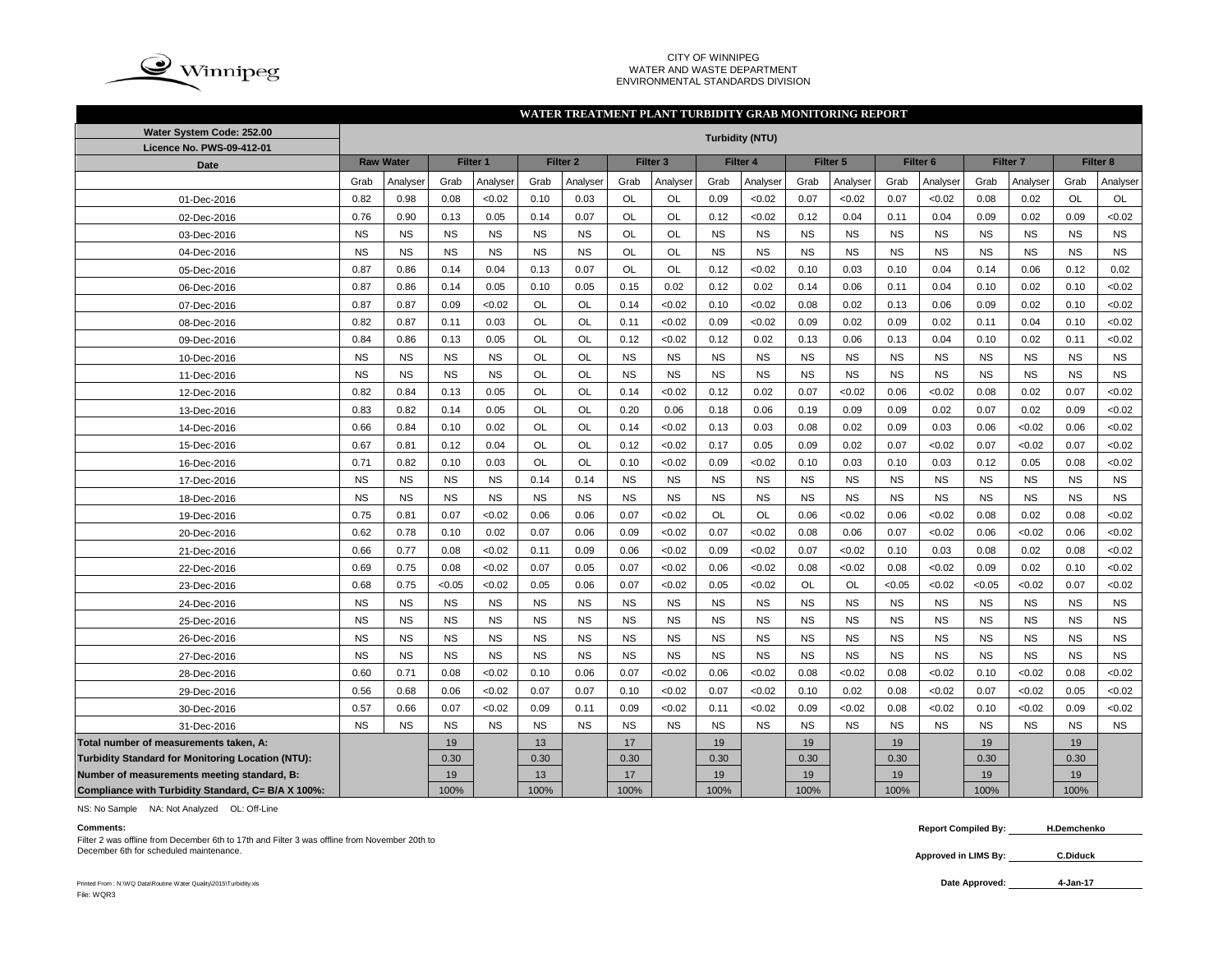

**City of Winnipeg**

Water and Waste Department Water Services

## WATER TREATMENT PLANT FREE CHLORINE ON-LINE MONITORING REPORT Deacon Booster Pumping Station

Water System Code: **252.00** Licence Number: **PWS-09-412-01**

Report Created: 04 January 2017 1990 1991 1991 1991 1991 1992 1994 1996 1997 1998 1999 1999 1999 1999 1999 199

|                                             |                                      | <b>BRANCH1</b> |         | <b>BRANCH2</b> |         |
|---------------------------------------------|--------------------------------------|----------------|---------|----------------|---------|
|                                             |                                      | [mg/L]         |         | [mg/L]         |         |
|                                             | Date                                 | Average        | Minimum | Average        | Minimum |
|                                             | 01/12/2016                           | 1.13           | 0.78    | 1.05           | 0.79    |
|                                             | 02/12/2016                           | 1.26           | 1.10    | 1.13           | 1.05    |
|                                             | 03/12/2016                           | 1.23           | 1.13    | 1.13           | 1.09    |
|                                             | 04/12/2016                           | 1.20           | 1.13    | 1.12           | 1.05    |
|                                             | 05/12/2016                           | 1.22           | 1.16    | 1.11           | 1.05    |
|                                             | 06/12/2016                           | 1.21           | 1.15    | 1.08           | 0.99    |
|                                             | 07/12/2016                           | 1.21           | 1.09    | 1.08           | 0.99    |
|                                             | 08/12/2016                           | 1.20           | 1.13    | 1.10           | 0.93    |
|                                             | 09/12/2016                           | 1.21           | 1.10    | 1.16           | 1.06    |
|                                             | 10/12/2016                           | 1.20           | 1.14    | 1.17           | 1.11    |
|                                             | 11/12/2016                           | 1.17           | 1.12    | 1.13           | 1.08    |
|                                             | 12/12/2016                           | 1.11           | 1.00    | 1.12           | 1.05    |
|                                             | 13/12/2016                           | 1.01           | 0.95    | 1.04           | 0.93    |
|                                             | 14/12/2016                           | 1.01           | 0.99    | 0.94           | 0.90    |
|                                             | 15/12/2016                           | 1.04           | 0.98    | 0.95           | 0.89    |
|                                             | 16/12/2016                           | 1.05           | 0.98    | 0.98           | 0.88    |
|                                             | 17/12/2016                           | 1.08           | 1.05    | 1.07           | 0.99    |
|                                             | 18/12/2016                           | 1.09           | 1.06    | 1.11           | 1.07    |
|                                             | 19/12/2016                           | 1.05           | 0.98    | 1.07           | 1.00    |
|                                             | 20/12/2016                           | 1.07           | 1.02    | 1.14           | 1.03    |
|                                             | 21/12/2016                           | 1.13           | 1.06    | 1.15           | 1.08    |
|                                             | 22/12/2016                           | 1.04           | 0.98    | 1.11           | 1.03    |
|                                             | 23/12/2016                           | 1.16           | 1.02    | 1.11           | 1.01    |
|                                             | 24/12/2016                           | 1.16           | 1.06    | 1.08           | 1.01    |
|                                             | 25/12/2016                           | 1.14           | 0.99    | 1.08           | 0.96    |
|                                             | 26/12/2016                           | 1.14           | 1.00    | 1.10           | 1.02    |
|                                             | 27/12/2016                           | 1.18           | 1.14    | 1.10           | 1.06    |
|                                             | 28/12/2016                           | 1.20           | 1.16    | 1.11           | 1.07    |
|                                             | 29/12/2016                           | 1.18           | 1.11    | 1.06           | 1.02    |
|                                             | 30/12/2016                           | 1.16           | 1.11    | 1.03           | 0.99    |
|                                             | 31/12/2016                           | 1.11           | 1.04    | 1.00           | 0.98    |
|                                             |                                      |                |         |                |         |
|                                             | Total Number of Measurements, A:     |                | 21601   |                | 21601   |
|                                             | Minimum Free Chlorine Standard:      |                | 0.5     |                | 0.5     |
| Number of Measurements Meeting Standard, B: |                                      |                | 21601   |                | 21601   |
|                                             | COMPLIANCE, $C = B/A \times 100\%$ : |                | 100.00  |                | 100.00  |

File Path: N:\Water Treatment Branch\Administration\Reports\Regulatory Submissions\Chlorine\2016\12-December

Submitted By (Print): D. Minor

Signature: Original signed by D. Minor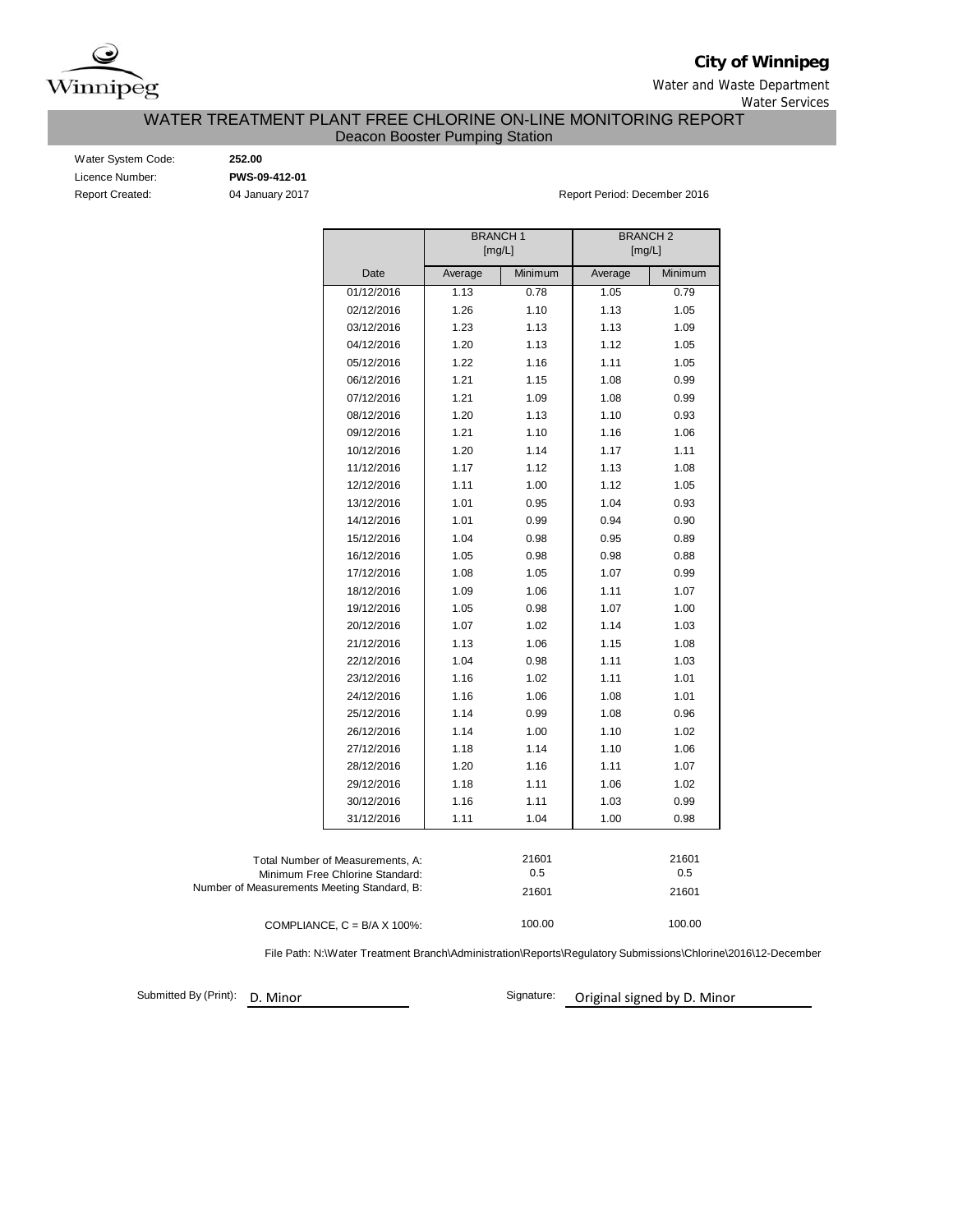| $\rightarrow$ Winnipeg                                 |           |                                         | <b>CITY OF WINNIPEG</b><br>WATER AND WASTE DEPARTMENT<br>ENVIRONMENTAL STANDARDS DIVISION |           |                                         |                                 |
|--------------------------------------------------------|-----------|-----------------------------------------|-------------------------------------------------------------------------------------------|-----------|-----------------------------------------|---------------------------------|
| WATER TREATMENT PLANT CHLORINE GRAB MONITORING REPORT  |           |                                         |                                                                                           |           |                                         |                                 |
| Water System Code: 252.00<br>Licence No. PWS-09-412-01 |           | Deacon Booster Pumping Station Branch 1 |                                                                                           |           | Deacon Booster Pumping Station Branch 2 |                                 |
| <b>Date</b>                                            |           | Free Chlorine (mg/L)                    | <b>Total Chlorine</b><br>(mg/L)                                                           |           | Free Chlorine (mg/L)                    | <b>Total Chlorine</b><br>(mg/L) |
|                                                        | Analyser  | Grab                                    | Grab                                                                                      | Analyser  | Grab                                    | Grab                            |
| 01-Dec-2016                                            | 1.11      | 1.20                                    | 1.31                                                                                      | 0.97      | 1.08                                    | 1.21                            |
| 02-Dec-2016                                            | 1.32      | 1.26                                    | 1.43                                                                                      | 1.11      | 1.19                                    | 1.31                            |
| 03-Dec-2016                                            | <b>NS</b> | <b>NS</b>                               | <b>NS</b>                                                                                 | <b>NS</b> | <b>NS</b>                               | <b>NS</b>                       |
| 04-Dec-2016                                            | <b>NS</b> | <b>NS</b>                               | <b>NS</b>                                                                                 | <b>NS</b> | <b>NS</b>                               | <b>NS</b>                       |
| 05-Dec-2016                                            | 1.26      | 1.32                                    | 1.50                                                                                      | 1.14      | 1.24                                    | 1.36                            |
| 06-Dec-2016                                            | 1.20      | 1.23                                    | 1.42                                                                                      | 1.08      | 1.17                                    | 1.30                            |
| 07-Dec-2016                                            | 1.22      | 1.29                                    | 1.43                                                                                      | 1.09      | 1.18                                    | 1.30                            |
| 08-Dec-2016                                            | 1.19      | 1.26                                    | 1.38                                                                                      | 1.10      | 1.15                                    | 1.28                            |
| 09-Dec-2016                                            | 1.23      | 1.24                                    | 1.44                                                                                      | 1.14      | 1.19                                    | 1.33                            |
| 10-Dec-2016                                            | <b>NS</b> | <b>NS</b>                               | <b>NS</b>                                                                                 | <b>NS</b> | <b>NS</b>                               | <b>NS</b>                       |
| 11-Dec-2016                                            | <b>NS</b> | <b>NS</b>                               | <b>NS</b>                                                                                 | <b>NS</b> | <b>NS</b>                               | <b>NS</b>                       |
| 12-Dec-2016                                            | 1.17      | 1.22                                    | 1.33                                                                                      | 1.10      | 1.14                                    | 1.28                            |
| 13-Dec-2016                                            | 0.98      | 1.10                                    | 1.23                                                                                      | 1.11      | 1.14                                    | 1.25                            |
| 14-Dec-2016                                            | 1.02      | 1.12                                    | 1.24                                                                                      | 0.94      | 1.07                                    | 1.19                            |
| 15-Dec-2016                                            | 1.01      | 1.13                                    | 1.22                                                                                      | 0.92      | 1.06                                    | 1.20                            |
| 16-Dec-2016                                            | 1.04      | 1.06                                    | 1.21                                                                                      | 0.98      | 1.08                                    | 1.19                            |
| 17-Dec-2016                                            | <b>NS</b> | <b>NS</b>                               | <b>NS</b>                                                                                 | <b>NS</b> | <b>NS</b>                               | <b>NS</b>                       |
| 18-Dec-2016                                            | <b>NS</b> | <b>NS</b>                               | <b>NS</b>                                                                                 | <b>NS</b> | <b>NS</b>                               | <b>NS</b>                       |
| 19-Dec-2016                                            | 1.07      | 1.12                                    | 1.29                                                                                      | 1.09      | 1.13                                    | 1.27                            |
| 20-Dec-2016                                            | 1.04      | 1.09                                    | 1.24                                                                                      | 1.08      | 1.10                                    | 1.25                            |
| 21-Dec-2016                                            | 1.13      | 1.18                                    | 1.32                                                                                      | 1.17      | 1.19                                    | 1.34                            |
| 22-Dec-2016                                            | 1.03      | 1.10                                    | 1.31                                                                                      | 1.10      | 1.22                                    | 1.38                            |
| 23-Dec-2016                                            | 1.59      | 1.55                                    | 1.68                                                                                      | 1.13      | 1.17                                    | 1.33                            |
| 24-Dec-2016                                            | <b>NS</b> | <b>NS</b>                               | <b>NS</b>                                                                                 | <b>NS</b> | <b>NS</b>                               | <b>NS</b>                       |
| 25-Dec-2016                                            | <b>NS</b> | <b>NS</b>                               | <b>NS</b>                                                                                 | <b>NS</b> | <b>NS</b>                               | <b>NS</b>                       |
| 26-Dec-2016                                            | <b>NS</b> | <b>NS</b>                               | <b>NS</b>                                                                                 | <b>NS</b> | <b>NS</b>                               | <b>NS</b>                       |
| 27-Dec-2016                                            | <b>NS</b> | <b>NS</b>                               | <b>NS</b>                                                                                 | <b>NS</b> | <b>NS</b>                               | <b>NS</b>                       |
| 28-Dec-2016                                            | 1.22      | 1.25                                    | 1.42                                                                                      | 1.12      | 1.12                                    | 1.28                            |
| 29-Dec-2016                                            | 1.16      | 1.20                                    | 1.36                                                                                      | 1.04      | 1.09                                    | 1.26                            |
| 30-Dec-2016                                            | 1.17      | 1.19                                    | 1.33                                                                                      | 1.05      | 1.09                                    | 1.23                            |
| 31-Dec-2016                                            | <b>NS</b> | <b>NS</b>                               | <b>NS</b>                                                                                 | <b>NS</b> | <b>NS</b>                               | <b>NS</b>                       |
| Total number of measurements taken, A:                 |           | 20                                      |                                                                                           |           | 20                                      |                                 |
| Chlorine Standard for Monitoring Location (mg/L):      |           | 0.50                                    |                                                                                           |           | 0.50                                    |                                 |
| Number of measurements meeting standard, B:            |           | 20                                      |                                                                                           |           | 20                                      |                                 |
| Compliance with Chlorine Standard, C= B/A X 100%:      |           | 100%                                    |                                                                                           |           | 100%                                    |                                 |

NS: No Sample NA: Not Analyzed OL: Off-Line

| <b>Comments:</b> | <b>Report Compiled By:</b> | <b>H.Demchenko</b> |
|------------------|----------------------------|--------------------|
|                  |                            |                    |
|                  | Approved in LIMS By:       | <b>C.Diduck</b>    |

**Printed From : N:\WQ Data\Routine Water Quality\2016\Chlorine.xls** File: WQR3

**4-Jan-17**